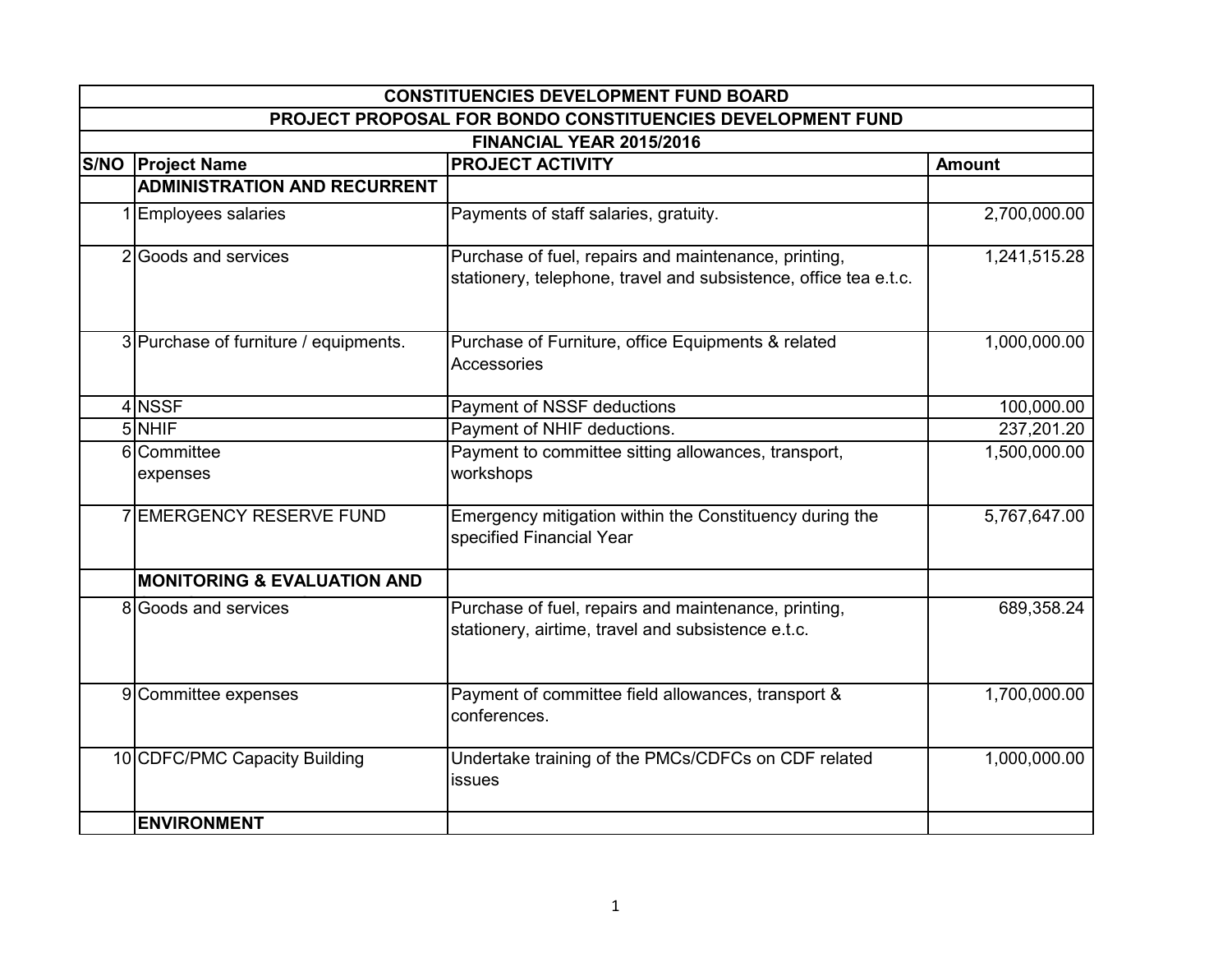| <b>CONSTITUENCIES DEVELOPMENT FUND BOARD</b>             |                                                                                                                                  |               |  |
|----------------------------------------------------------|----------------------------------------------------------------------------------------------------------------------------------|---------------|--|
|                                                          | PROJECT PROPOSAL FOR BONDO CONSTITUENCIES DEVELOPMENT FUND                                                                       |               |  |
|                                                          | FINANCIAL YEAR 2015/2016                                                                                                         |               |  |
| <b>S/NO Project Name</b>                                 | <b>PROJECT ACTIVITY</b>                                                                                                          | <b>Amount</b> |  |
| 11 Usigu Division                                        | Planting trees and afforestation of Public Institutions &                                                                        | 564,893.04    |  |
|                                                          | Schools                                                                                                                          |               |  |
| 12 Maranda Division                                      | Planting trees and afforestation of Public Institutions &                                                                        | 564,893.04    |  |
|                                                          | Schools                                                                                                                          |               |  |
| 13 Nyangoma Division                                     | Planting trees and afforestation of Public Institutions &<br><b>Schools</b>                                                      | 564,893.04    |  |
| 14 Barkowino West Sub-location                           | Planting trees and afforestation of Bondo stadium                                                                                | 282,446.52    |  |
| 15 Got Agulu Sub-location                                | Planting trees and afforestation of Public Institutions &<br>Schools                                                             | 282,446.52    |  |
| <b>SPORTS ACTIVITIES</b>                                 |                                                                                                                                  |               |  |
| 16 Constituency League                                   | Purchase of sports equipments (uniforms, balls, shoes,<br>trophies e.t.c.)                                                       | 597, 171.76   |  |
| 17 Migwena Sports Tournament                             | Organizing sports tournament at Migwena Sports Ground in<br>South Sakwa Ward                                                     | 308,005.20    |  |
| 18 Assistance to Schools within the<br>Constituency      | Purchase of sports equipments (uniforms, balls, shoes &<br>trophies) for selected Primary School&Secondary School                | 374,395.20    |  |
| 19 Assistance to Sports Clubs within the<br>Constituency | Purchase of sports equipments (uniforms, balls, shoes,<br>trophies e.t.c.) for BOFICO-Conservation sports                        | 180,000.00    |  |
| 20 Bondo Stadium & Radier Grounds                        | Preparation of sports grounds (leveling of ground & erection<br>of goal posts) at Bondo Stadium and Fencing at Radier<br>Grounds | 800,000.00    |  |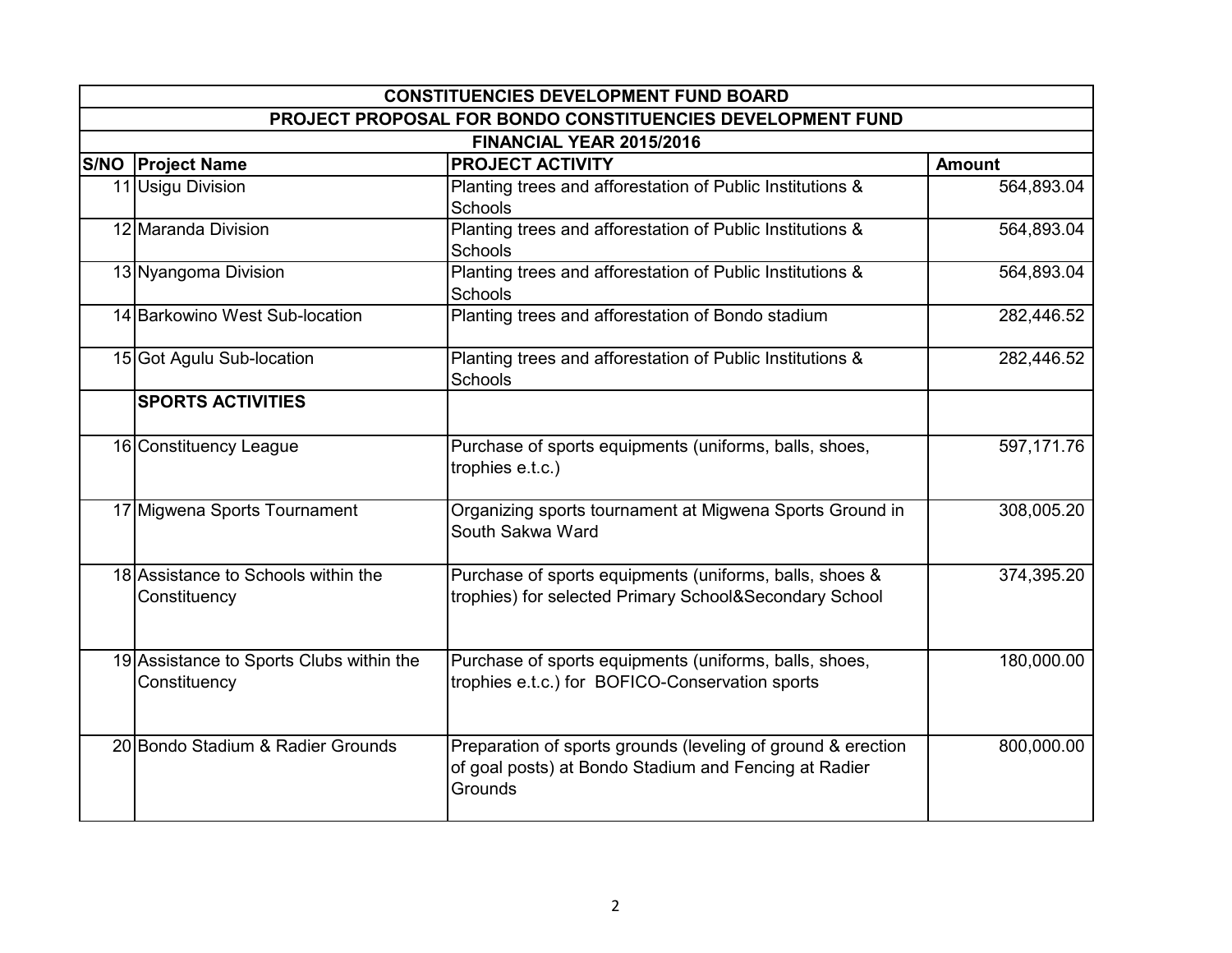| <b>CONSTITUENCIES DEVELOPMENT FUND BOARD</b>           |                                                                                            |               |  |
|--------------------------------------------------------|--------------------------------------------------------------------------------------------|---------------|--|
|                                                        | PROJECT PROPOSAL FOR BONDO CONSTITUENCIES DEVELOPMENT FUND                                 |               |  |
|                                                        | FINANCIAL YEAR 2015/2016                                                                   |               |  |
| <b>S/NO Project Name</b>                               | <b>PROJECT ACTIVITY</b>                                                                    | <b>Amount</b> |  |
| <b>BURSARY, MOCKS AND</b><br><b>ASSESSMENT SCHEMES</b> |                                                                                            |               |  |
| 21 Bursary Secondary Schools                           | Provision of Bursary to Needy and Bright Students in<br>Secondary Schools.                 | 8,133,741.96  |  |
| 22 Tertiary / University Institutions                  | Provision of Bursary to Needy and Bright Students in<br>Tertiary/Universities Institutions | 4,000,000.00  |  |
| 23 Mocks &<br>Assessments                              | Printing & Distribution of Mocks & CATs.                                                   | 1,000,000.00  |  |
| <b>WATER PROJECTS</b>                                  |                                                                                            |               |  |
| 24 Uyawi / Uhamba Valley                               | Extension of water trunk lines from Uyawi to Uhamba &<br>erection of water intake.         | 1,000,000.00  |  |
| 25 Wagusu - Ndati Water Project                        | Extension of water trunk lines & distribution lines from<br>Wagusu to Ndati.               | 1,000,000.00  |  |
| 26 Ugambe Water Project                                | Reservoir lining & outlet distribution lines                                               | 1,200,000.00  |  |
| 27 Nyamonye -<br>Othach Water Project                  | Reservoir & extension of supply lines                                                      | 2,000,000.00  |  |
| 28 Kambajo- Ulongi Water Project                       | Extension of supply lines                                                                  | 700,000.00    |  |
| 29 Nyamira- Akoko Water Project                        | Extension of supply lines                                                                  | 1,200,000.00  |  |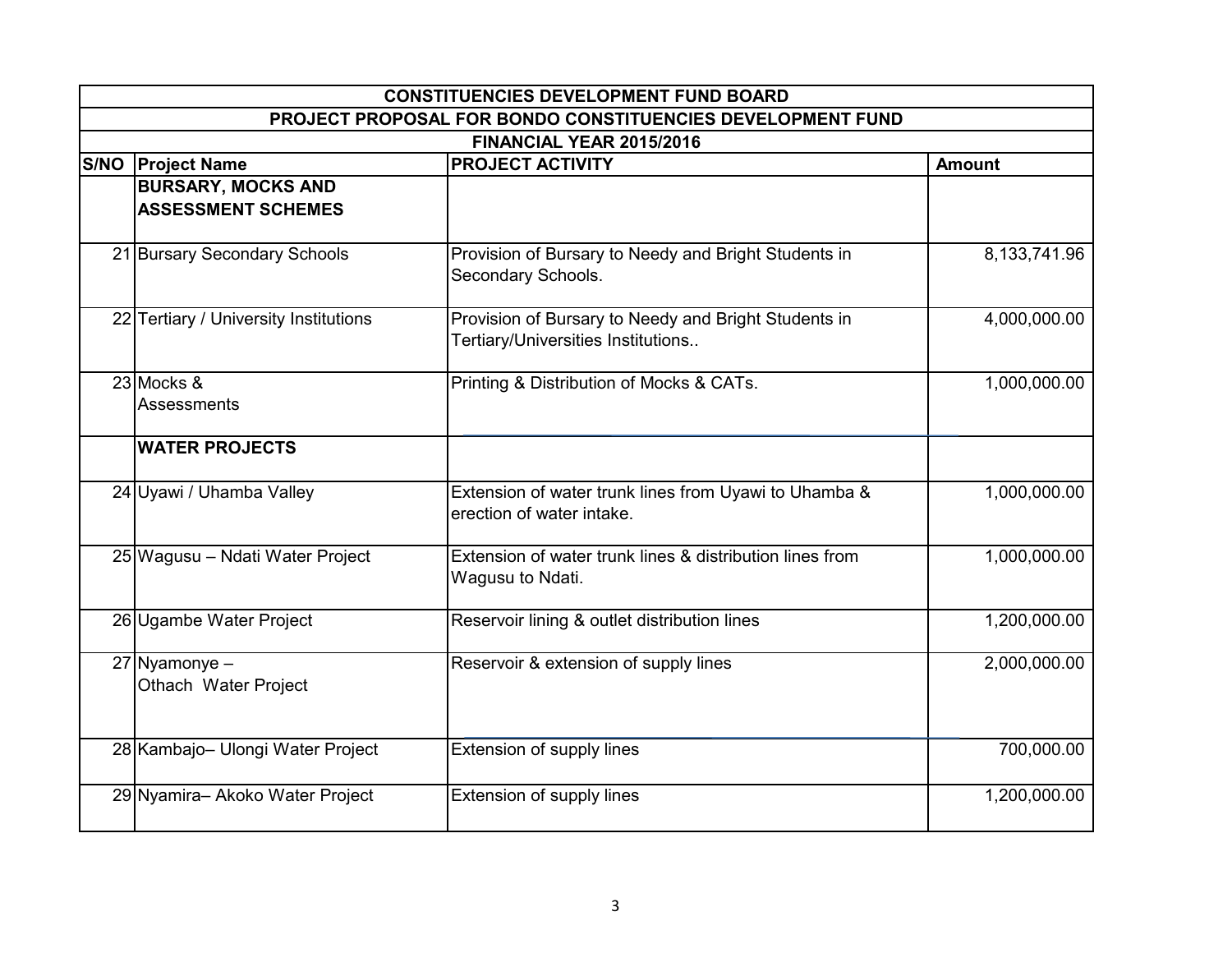| <b>CONSTITUENCIES DEVELOPMENT FUND BOARD</b>               |                                                                              |               |  |
|------------------------------------------------------------|------------------------------------------------------------------------------|---------------|--|
| PROJECT PROPOSAL FOR BONDO CONSTITUENCIES DEVELOPMENT FUND |                                                                              |               |  |
|                                                            | FINANCIAL YEAR 2015/2016                                                     |               |  |
| <b>S/NO Project Name</b>                                   | <b>PROJECT ACTIVITY</b>                                                      | <b>Amount</b> |  |
| 30 Miguna-Ogam Water Project                               | Extension of supply lines                                                    | 600,000.00    |  |
| <b>SECURITY PROJECTS</b>                                   |                                                                              |               |  |
| 31 Nambo Beach Commuinity Patrol Boat                      | Purchase of patrol boat to BMU to enhance security in the<br>beach.          | 400,000.00    |  |
| 32 Honge Beach Community Patrol Boat                       | Purchase of patrol boat toBMU to enhance security in the<br>beach.           | 400,000.00    |  |
| 33 Nango Chief's Office                                    | Construction of Chief's office at Nango chief's camp.                        | 600,000.00    |  |
| 34 Usenge Chief's Office                                   | Renovation of Chief's office and Fencing of Compound.                        | 700,000.00    |  |
| <b>AGRICULTURAL</b>                                        |                                                                              |               |  |
| 35 West Yimbo Fish Multiplication<br>Plant                 | Completion of fish multiplication plant at usenge beach.                     | 600,000.00    |  |
| <b>PRIMARY SCH'S</b>                                       |                                                                              |               |  |
| 36 Okola Primary                                           | Plastering & painting & roofing of classrooms                                | 700,000.00    |  |
| 37 Sirembe Primary                                         | Renovation-Floor hacking, screeding, plastering & painting of<br>classrooms. | 600,000.00    |  |
| 38 Siage Primary                                           | Construction of 1 Classroom                                                  | 700,000.00    |  |
| 39 Sika Primary                                            | Construction of 1 Classroom                                                  | 900,000.00    |  |
| 40 Barkawaga Primary                                       | Construction of 1 Classroom                                                  | 700,000.00    |  |
| 41 Bondo Township Primary                                  | Renovation-Floor hacking, screeding, plastering & painting of<br>classrooms. | 1,000,000.00  |  |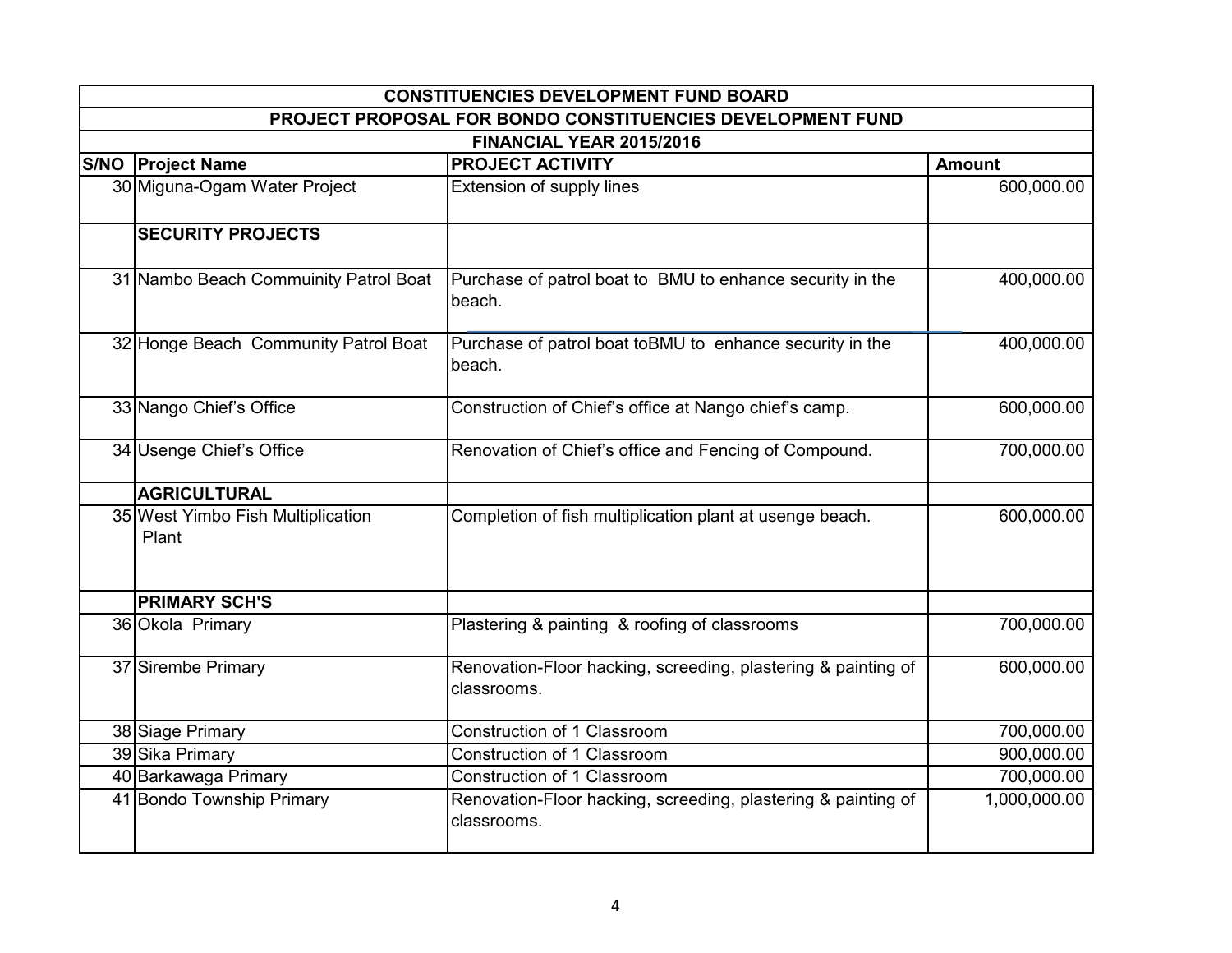| <b>CONSTITUENCIES DEVELOPMENT FUND BOARD</b> |                                                            |               |  |
|----------------------------------------------|------------------------------------------------------------|---------------|--|
|                                              | PROJECT PROPOSAL FOR BONDO CONSTITUENCIES DEVELOPMENT FUND |               |  |
|                                              | FINANCIAL YEAR 2015/2016                                   |               |  |
| <b>S/NO Project Name</b>                     | <b>PROJECT ACTIVITY</b>                                    | <b>Amount</b> |  |
| 42 AGWARA PRIMARY                            | Purchase & Installation of Fish Cages                      | 210,000.00    |  |
| 43 GOMA PRIMARY                              | Purchase & Installation of Fish Cages                      | 210,000.00    |  |
| 44 KAMBAJO PRIMARY                           | Purchase & Installation of Fish Cages                      | 210,000.00    |  |
| 45 KAPIYO PRIMARY                            | Purchase & Installation of Fish Cages                      | 210,000.00    |  |
| 46 MAGAWA PRIMARY                            | Purchase & Installation of Fish Cages                      | 210,000.00    |  |
| 47 MILENGA PRIMARY                           | Purchase & Installation of Fish Cages                      | 210,000.00    |  |
| 48 NDHERE PRIMARY                            | Purchase & Installation of Fish Cages                      | 210,000.00    |  |
| 49 NYANDUSI PRIMARY                          | Purchase & Installation of Fish Cages                      | 210,000.00    |  |
| 50 SINYANYA PRIMARY                          | Purchase & Installation of Fish Cages                      | 210,000.00    |  |
| 51 UGADHI PRIMARY                            | Purchase & Installation of Fish Cages                      | 210,000.00    |  |
| 52 USIRE PRIMARY                             | Purchase & Installation of Fish Cages                      | 210,000.00    |  |
| 53 DIER AORA PRIMARY                         | Purchase & Installation of Fish Cages                      | 210,000.00    |  |
| 54 BAR KOWINO PRIMARY                        | Purchase & Installation of Fish Cages                      | 210,000.00    |  |
| 55 ABIMBO PRIMARY                            | Purchase & Installation of Fish Cages                      | 210,000.00    |  |
| 56 AKOKO PRIMARY                             | Purchase & Installation of Fish Cages                      | 210,000.00    |  |
| 57 BURLOWO PRIMARY                           | Purchase & Installation of Fish Cages                      | 210,000.00    |  |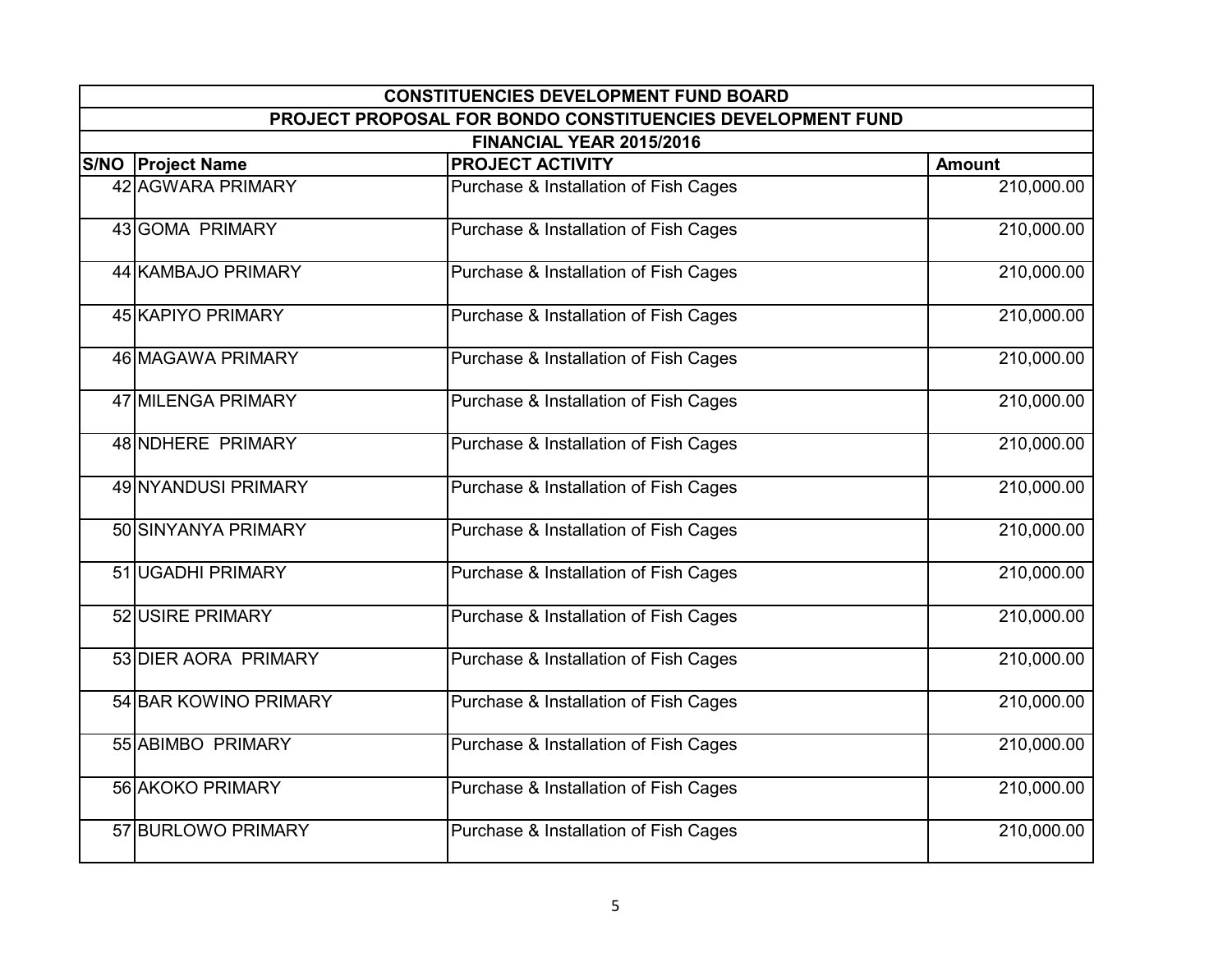| <b>CONSTITUENCIES DEVELOPMENT FUND BOARD</b> |                                                            |               |  |
|----------------------------------------------|------------------------------------------------------------|---------------|--|
|                                              | PROJECT PROPOSAL FOR BONDO CONSTITUENCIES DEVELOPMENT FUND |               |  |
|                                              | FINANCIAL YEAR 2015/2016                                   |               |  |
| <b>S/NO Project Name</b>                     | <b>PROJECT ACTIVITY</b>                                    | <b>Amount</b> |  |
| 58 CHAMAGAHA PRIMARY                         | Purchase & Installation of Fish Cages                      | 210,000.00    |  |
| 59 GOMBE PRIMARY                             | Purchase & Installation of Fish Cages                      | 210,000.00    |  |
| 60 GOT ABIERO PRIMARY                        | Purchase & Installation of Fish Cages                      | 210,000.00    |  |
| 61 GOT KACHIENG PRIMARY                      | Purchase & Installation of Fish Cages                      | 210,000.00    |  |
| 62 KIPASI PRIMARY                            | Purchase & Installation of Fish Cages                      | 210,000.00    |  |
| 63 MAGAK PRIMARY                             | Purchase & Installation of Fish Cages                      | 210,000.00    |  |
| 64 MARANYONA PRIMARY                         | Purchase & Installation of Fish Cages                      | 210,000.00    |  |
| 65 MBEKA PRIMARY                             | Purchase & Installation of Fish Cages                      | 210,000.00    |  |
| 66 MIGONO PRIMARY                            | Purchase & Installation of Fish Cages                      | 210,000.00    |  |
| 67 MINYA PRIMARY                             | Purchase & Installation of Fish Cages                      | 210,000.00    |  |
| 68 MITIRO PRIMARY                            | Purchase & Installation of Fish Cages                      | 210,000.00    |  |
| 69 NYAGUDA PRIMARY                           | Purchase & Installation of Fish Cages                      | 210,000.00    |  |
| <b>70 OIKO PRIMARY</b>                       | Purchase & Installation of Fish Cages                      | 210,000.00    |  |
| 71 ORENGO PRIMARY                            | Purchase & Installation of Fish Cages                      | 210,000.00    |  |
| 72 OTUOMA PRIMARY                            | Purchase & Installation of Fish Cages                      | 210,000.00    |  |
| 73 THIM PRIMARY                              | Purchase & Installation of Fish Cages                      | 210,000.00    |  |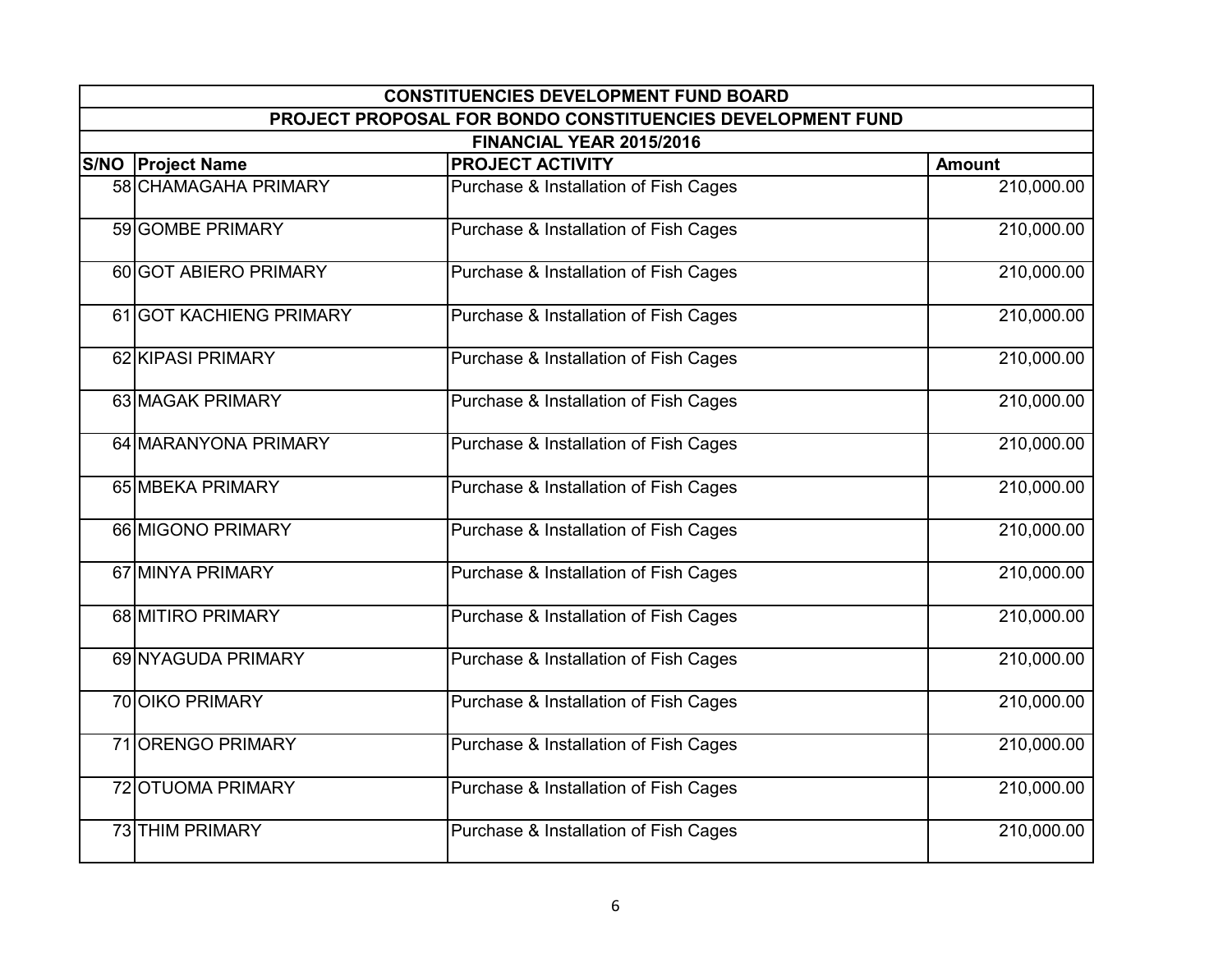| <b>CONSTITUENCIES DEVELOPMENT FUND BOARD</b> |                                                            |               |  |
|----------------------------------------------|------------------------------------------------------------|---------------|--|
|                                              | PROJECT PROPOSAL FOR BONDO CONSTITUENCIES DEVELOPMENT FUND |               |  |
|                                              | FINANCIAL YEAR 2015/2016                                   |               |  |
| <b>S/NO Project Name</b>                     | <b>PROJECT ACTIVITY</b>                                    | <b>Amount</b> |  |
| 74 UHENDO PRIMARY                            | Purchase & Installation of Fish Cages                      | 210,000.00    |  |
| 75 ALARA PRIMARY                             | Purchase & Installation of Fish Cages                      | 210,000.00    |  |
| <b>76 DAGO PRIMARY</b>                       | Purchase & Installation of Fish Cages                      | 210,000.00    |  |
| 77 LENYA PRIMARY                             | Purchase & Installation of Fish Cages                      | 210,000.00    |  |
| <b>78 LUORE PRIMARY</b>                      | Purchase & Installation of Fish Cages                      | 210,000.00    |  |
| 79 MIGIRO PRIMARY                            | Purchase & Installation of Fish Cages                      | 210,000.00    |  |
| 80 MIYANDHE PRIMARY                          | Purchase & Installation of Fish Cages                      | 210,000.00    |  |
| 81 NYAMWANGA PRIMRY                          | Purchase & Installation of Fish Cages                      | 210,000.00    |  |
| 82 NYANGOMA SFD PRIMARY                      | Purchase & Installation of Fish Cages                      | 210,000.00    |  |
| 83 NYANGOMA MIXED                            | Purchase & Installation of Fish Cages                      | 210,000.00    |  |
| 84 NDEDA ISLAND                              | Purchase & Installation of Fish Cages                      | 210,000.00    |  |
| 85 ODAO                                      | Purchase & Installation of Fish Cages                      | 210,000.00    |  |
| 86 OLAGO                                     | Purchase & Installation of Fish Cages                      | 210,000.00    |  |
| 87 ONYINYORE                                 | Purchase & Installation of Fish Cages                      | 210,000.00    |  |
| 88 OYAMO ISLAND                              | Purchase & Installation of Fish Cages                      | 210,000.00    |  |
| 89 RABANGO                                   | Purchase & Installation of Fish Cages                      | 210,000.00    |  |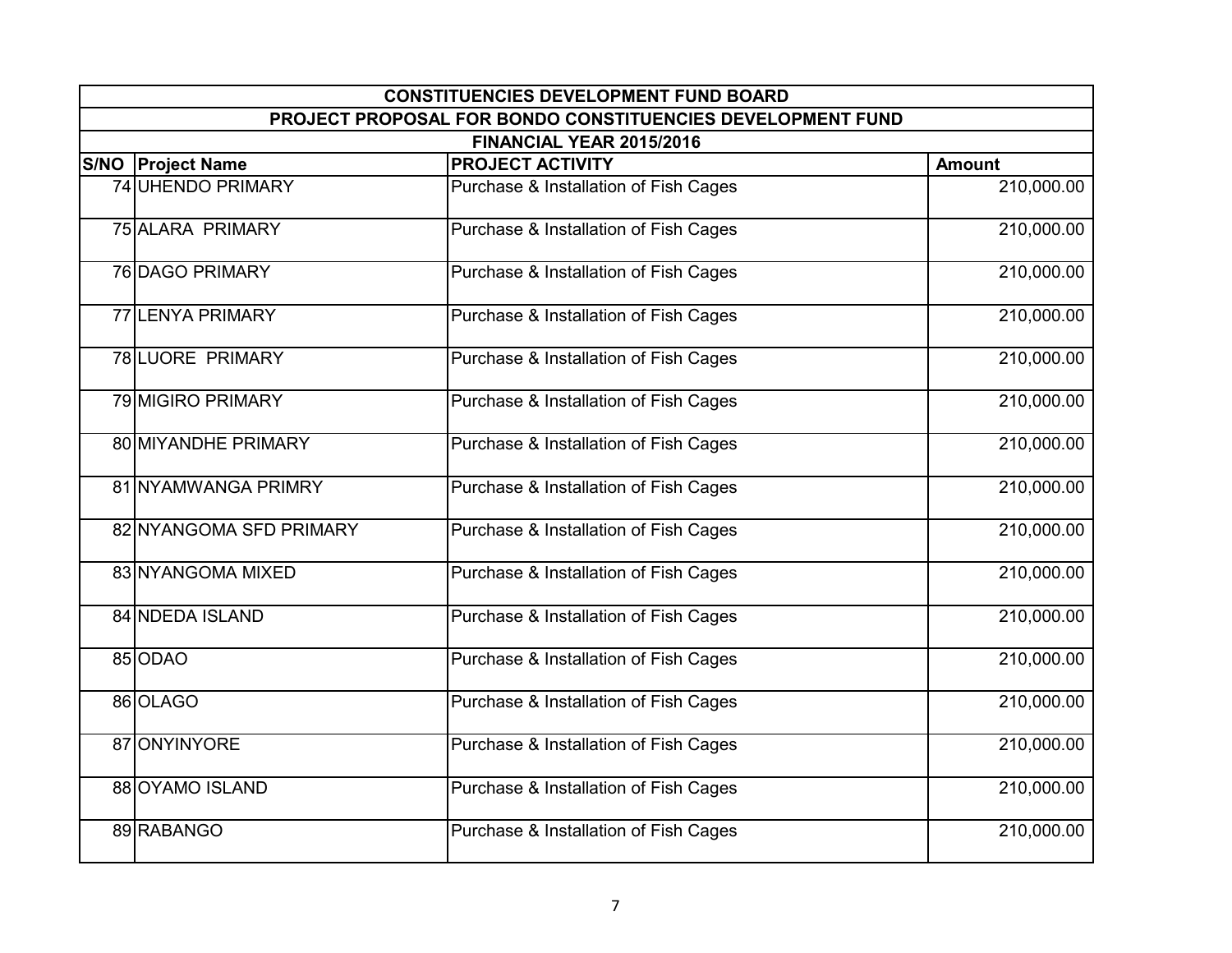| <b>CONSTITUENCIES DEVELOPMENT FUND BOARD</b> |                                                            |               |  |
|----------------------------------------------|------------------------------------------------------------|---------------|--|
|                                              | PROJECT PROPOSAL FOR BONDO CONSTITUENCIES DEVELOPMENT FUND |               |  |
|                                              | FINANCIAL YEAR 2015/2016                                   |               |  |
| <b>S/NO Project Name</b>                     | <b>PROJECT ACTIVITY</b>                                    | <b>Amount</b> |  |
| 90 SERAWONGO                                 | Purchase & Installation of Fish Cages                      | 210,000.00    |  |
| 91 SIFU ISLAND                               | Purchase & Installation of Fish Cages                      | 210,000.00    |  |
| 92 ULANDA                                    | Purchase & Installation of Fish Cages                      | 210,000.00    |  |
| 93 UYAWI                                     | Purchase & Installation of Fish Cages                      | 210,000.00    |  |
| 94 WAMBARRA                                  | Purchase & Installation of Fish Cages                      | 210,000.00    |  |
| 95 WARIANDA                                  | Purchase & Installation of Fish Cages                      | 210,000.00    |  |
| 96 ABIDHA PRIMARY                            | Purchase & Installation of Fish Cages                      | 210,000.00    |  |
| 97 BARKANYANGO PRIM                          | Purchase & Installation of Fish Cages                      | 210,000.00    |  |
| 98 BUR YIRO PRIMARY                          | Purchase & Installation of Fish Cages                      | 210,000.00    |  |
| 99 CHUNGA PRIMARY                            | Purchase & Installation of Fish Cages                      | 210,000.00    |  |
| 100 GOT MATAR                                | Purchase & Installation of Fish Cages                      | 210,000.00    |  |
| 101 KASAU                                    | Purchase & Installation of Fish Cages                      | 210,000.00    |  |
| 102 MAGO                                     | Purchase & Installation of Fish Cages                      | 210,000.00    |  |
| 103 MAGOMBE                                  | Purchase & Installation of Fish Cages                      | 210,000.00    |  |
| 104 MUGUNA                                   | Purchase & Installation of Fish Cages                      | 210,000.00    |  |
| 105 NDIWO                                    | Purchase & Installation of Fish Cages                      | 210,000.00    |  |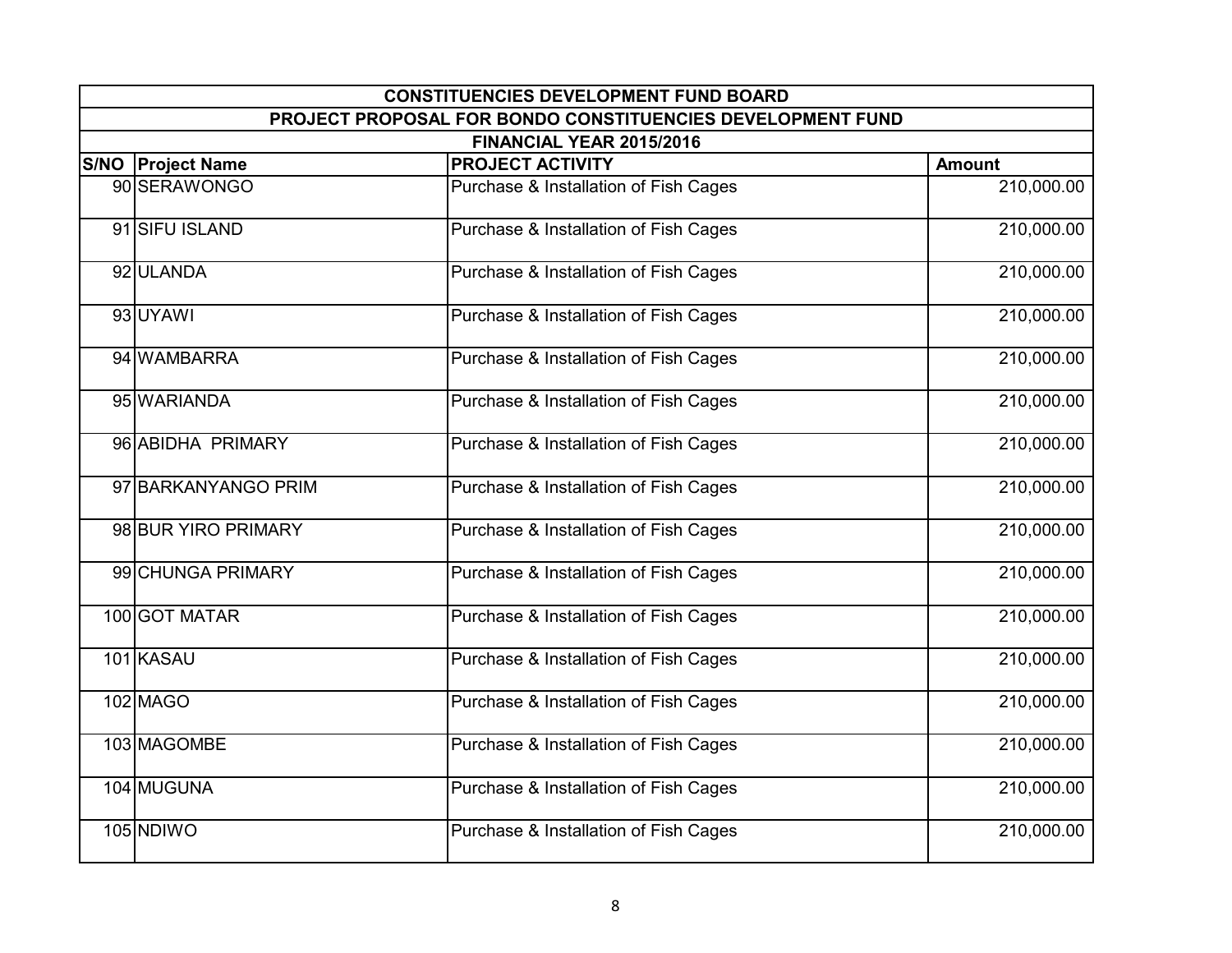| <b>CONSTITUENCIES DEVELOPMENT FUND BOARD</b> |                                                            |               |  |
|----------------------------------------------|------------------------------------------------------------|---------------|--|
|                                              | PROJECT PROPOSAL FOR BONDO CONSTITUENCIES DEVELOPMENT FUND |               |  |
|                                              | FINANCIAL YEAR 2015/2016                                   |               |  |
| <b>S/NO Project Name</b>                     | <b>PROJECT ACTIVITY</b>                                    | <b>Amount</b> |  |
| 106 NYAMONYE                                 | Purchase & Installation of Fish Cages                      | 210,000.00    |  |
| 107 ODHURO                                   | Purchase & Installation of Fish Cages                      | 210,000.00    |  |
| 108 OTHACH                                   | Purchase & Installation of Fish Cages                      | 210,000.00    |  |
| 109 PALA                                     | Purchase & Installation of Fish Cages                      | 210,000.00    |  |
| 110 PAP LELA                                 | Purchase & Installation of Fish Cages                      | 210,000.00    |  |
| 111 RAGAK                                    | Purchase & Installation of Fish Cages                      | 210,000.00    |  |
| 112 UHANGA                                   | Purchase & Installation of Fish Cages                      | 210,000.00    |  |
| 113 BAR AWENDO                               | Purchase & Installation of Fish Cages                      | 210,000.00    |  |
| 114 GOT RAMOGI                               | Purchase & Installation of Fish Cages                      | 210,000.00    |  |
| <b>115 JUSA</b>                              | Purchase & Installation of Fish Cages                      | 210,000.00    |  |
| 116 KANYIBOK                                 | Purchase & Installation of Fish Cages                      | 210,000.00    |  |
| 117 MAGETA                                   | Purchase & Installation of Fish Cages                      | 210,000.00    |  |
| 118 MAHANGA                                  | Purchase & Installation of Fish Cages                      | 210,000.00    |  |
| 119 MAJENGO                                  | Purchase & Installation of Fish Cages                      | 210,000.00    |  |
| 120 MITUNDU                                  | Purchase & Installation of Fish Cages                      | 210,000.00    |  |
| 121 NDERE/ALINGA                             | Purchase & Installation of Fish Cages                      | 210,000.00    |  |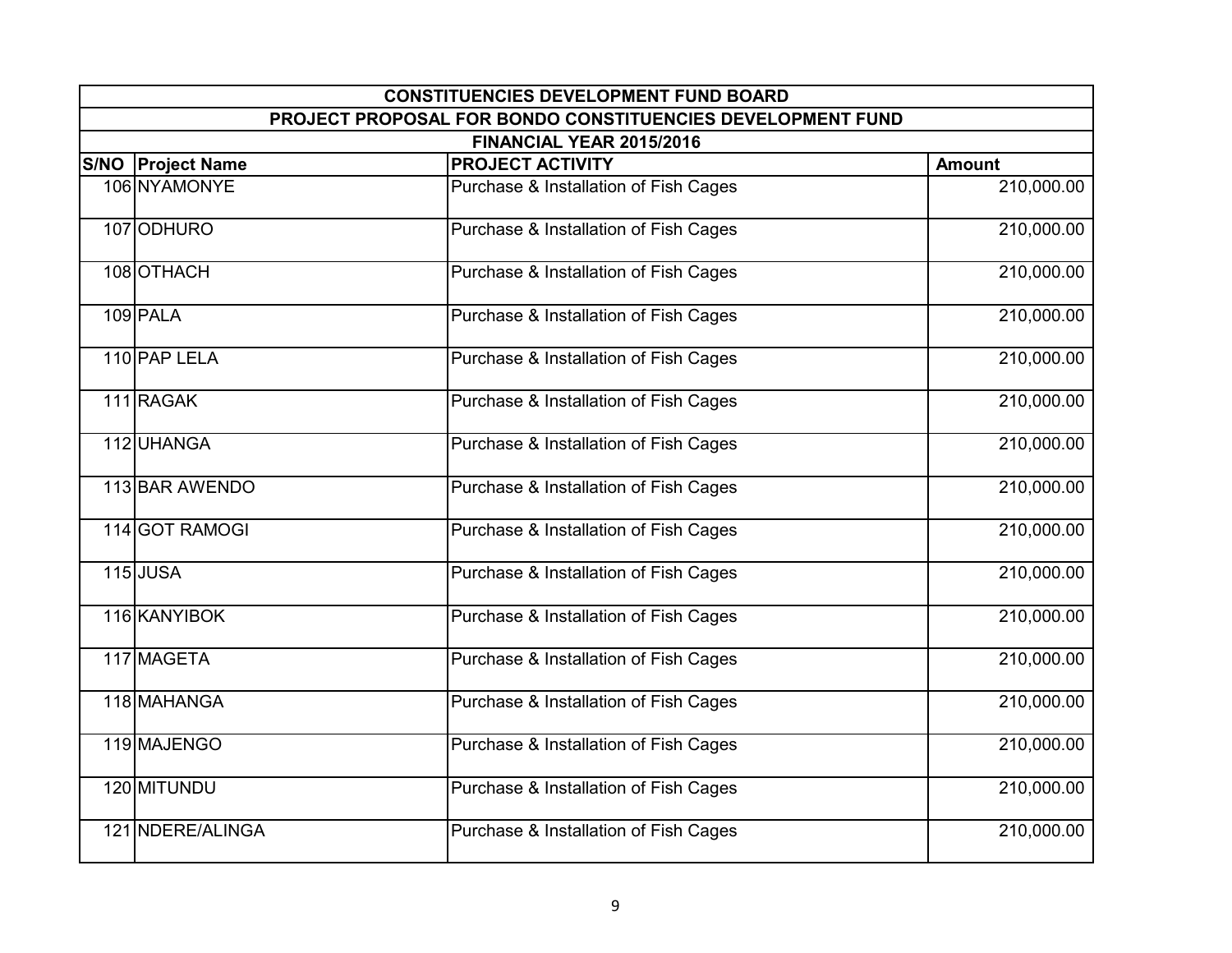| <b>CONSTITUENCIES DEVELOPMENT FUND BOARD</b> |                                                                    |               |  |
|----------------------------------------------|--------------------------------------------------------------------|---------------|--|
|                                              | PROJECT PROPOSAL FOR BONDO CONSTITUENCIES DEVELOPMENT FUND         |               |  |
|                                              | FINANCIAL YEAR 2015/2016                                           |               |  |
| <b>S/NO Project Name</b>                     | <b>PROJECT ACTIVITY</b>                                            | <b>Amount</b> |  |
| 122 NYABONDO                                 | Purchase & Installation of Fish Cages                              | 210,000.00    |  |
| 123 NYANGERA                                 | Purchase & Installation of Fish Cages                              | 210,000.00    |  |
| 124 NYAYO                                    | Purchase & Installation of Fish Cages                              | 210,000.00    |  |
| 125 RAPOGI                                   | Purchase & Installation of Fish Cages                              | 210,000.00    |  |
| 126 SANDA                                    | Purchase & Installation of Fish Cages                              | 210,000.00    |  |
| 127 SANGWE                                   | Purchase & Installation of Fish Cages                              | 210,000.00    |  |
| 128 ULOWA                                    | Purchase & Installation of Fish Cages                              | 210,000.00    |  |
| 129 USENGE                                   | Purchase & Installation of Fish Cages                              | 210,000.00    |  |
| 130 WAMBASA                                  | Purchase & Installation of Fish Cages                              | 210,000.00    |  |
| 131 SIKA PRI                                 | Purchase & Installation of Fish Cages                              | 210,000.00    |  |
| <b>SECONDARY SCH'S</b>                       |                                                                    |               |  |
| 132 Maranda High School                      | Construction of 1 Classroom                                        | 800,000.00    |  |
| 133 Nyamira Girls High School                | Walling, fittings, plastering&painting, roofing of twin labarotory | 2,000,000.00  |  |
| 134 Nyamonye Girls Secondary                 | fittings, plastering&painting, roofing of twin labarotory          | 1,620,000.00  |  |
| 135 Usenge High school                       | Foundation, walling, plastering & roofing of a library             | 2,000,000.00  |  |
| 136 Barchando Girls secondary                | walling, plastering & roofing of a laboratory                      | 820,000.00    |  |
| 137 Wambasa Girls secondary                  | walling, plastering & roofing of a laboratory                      | 1,600,000.00  |  |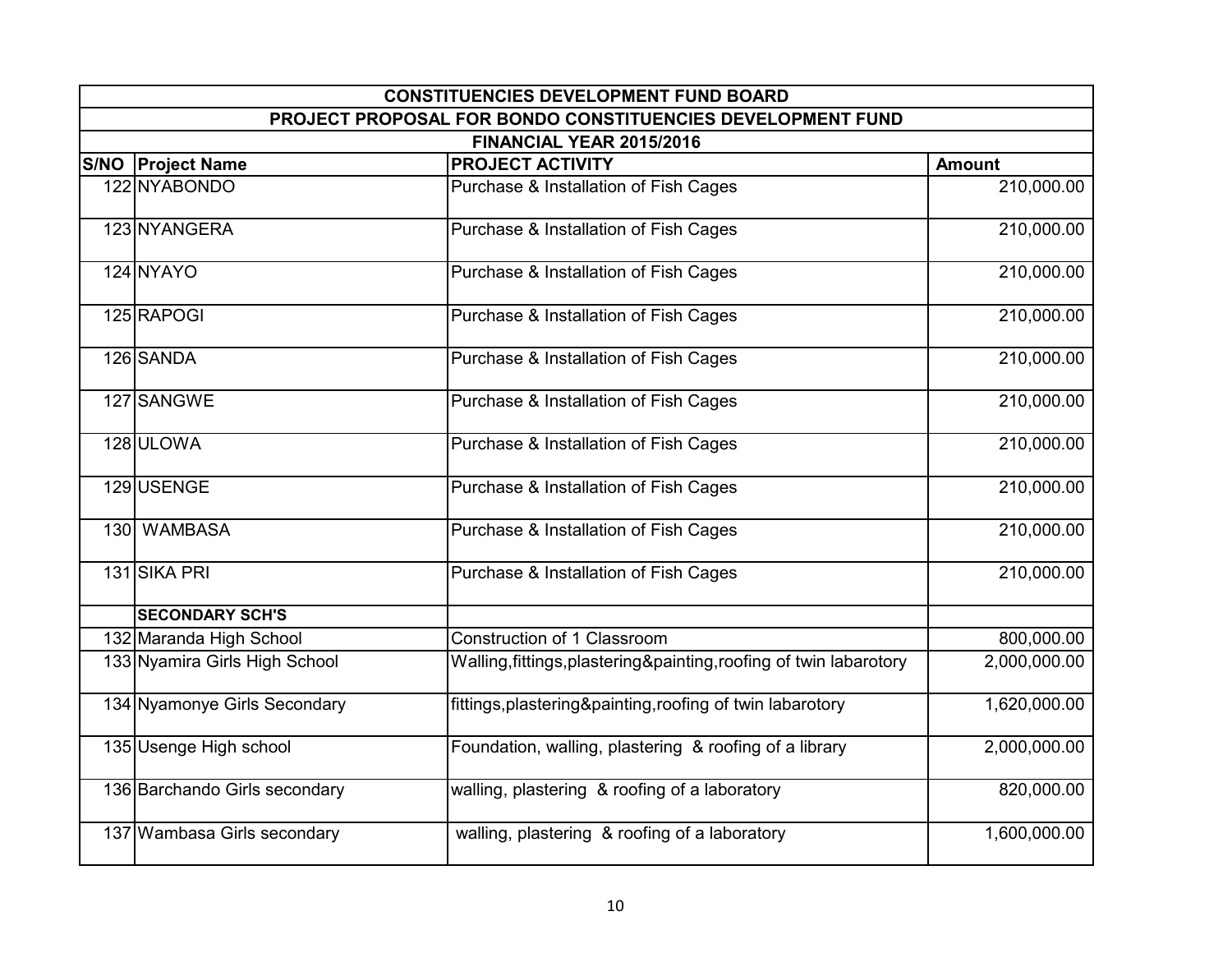| <b>CONSTITUENCIES DEVELOPMENT FUND BOARD</b> |                                                                                               |               |  |
|----------------------------------------------|-----------------------------------------------------------------------------------------------|---------------|--|
|                                              | PROJECT PROPOSAL FOR BONDO CONSTITUENCIES DEVELOPMENT FUND                                    |               |  |
|                                              | FINANCIAL YEAR 2015/2016                                                                      |               |  |
| <b>S/NO Project Name</b>                     | <b>PROJECT ACTIVITY</b>                                                                       | <b>Amount</b> |  |
| 138 Barkanyango Secondary                    | Foundation, walling, plastering & roofing of a library                                        | 1,800,000.00  |  |
| 139 Majiwa Secondary School                  | walling, plastering & roofing of Hall                                                         | 1,100,000.00  |  |
| 140 Got Agulu Secondary School               | <b>Construction of Administration Block</b>                                                   | 800,000.00    |  |
| 141 Joakim Owng' Sec.                        | <b>Construction of Administration Block</b>                                                   | 800,000.00    |  |
| 142 Jusa Secondary School                    | Walling & roofing of 2 Classrooms-600,000, Downpayment -<br>purschase of school bus-1,000,000 | 1,600,000.00  |  |
| 143 Got Matar Secondary School               | <b>Construction of Administration Block</b>                                                   | 1,290,000.00  |  |
| 144 Kapiyo Secondary School                  | Wiring and cable setting & Installation of electricty of School                               | 600,000.00    |  |
| 145 Jaramogi Oginga Odinga Sec               | <b>Construction of 2 Classrooms</b>                                                           | 1,465,000.00  |  |
| 146 Barkowino Secondary School               | <b>Purchase of School Bus</b>                                                                 | 1,000,000.00  |  |
| 147 Ndira Secondary School                   | Construction of 1 Classroom                                                                   | 700,000.00    |  |
| 148 St. Paul Mitiro Secondary School         | Renovation-Floor hacking, screeding, plastering & painting of<br>classrooms.                  | 1,045,000.00  |  |
| 149 Akoko Secondary School                   | <b>Purchase of School Bus</b>                                                                 | 1,000,000.00  |  |
| 150 Got Abiero Secondary School              | walling, plastering & roofing of a laboratory                                                 | 1,200,000.00  |  |
| 151 Uyawi Secondary School                   | walling, plastering & roofing of 2 classrooms                                                 | 900,000.00    |  |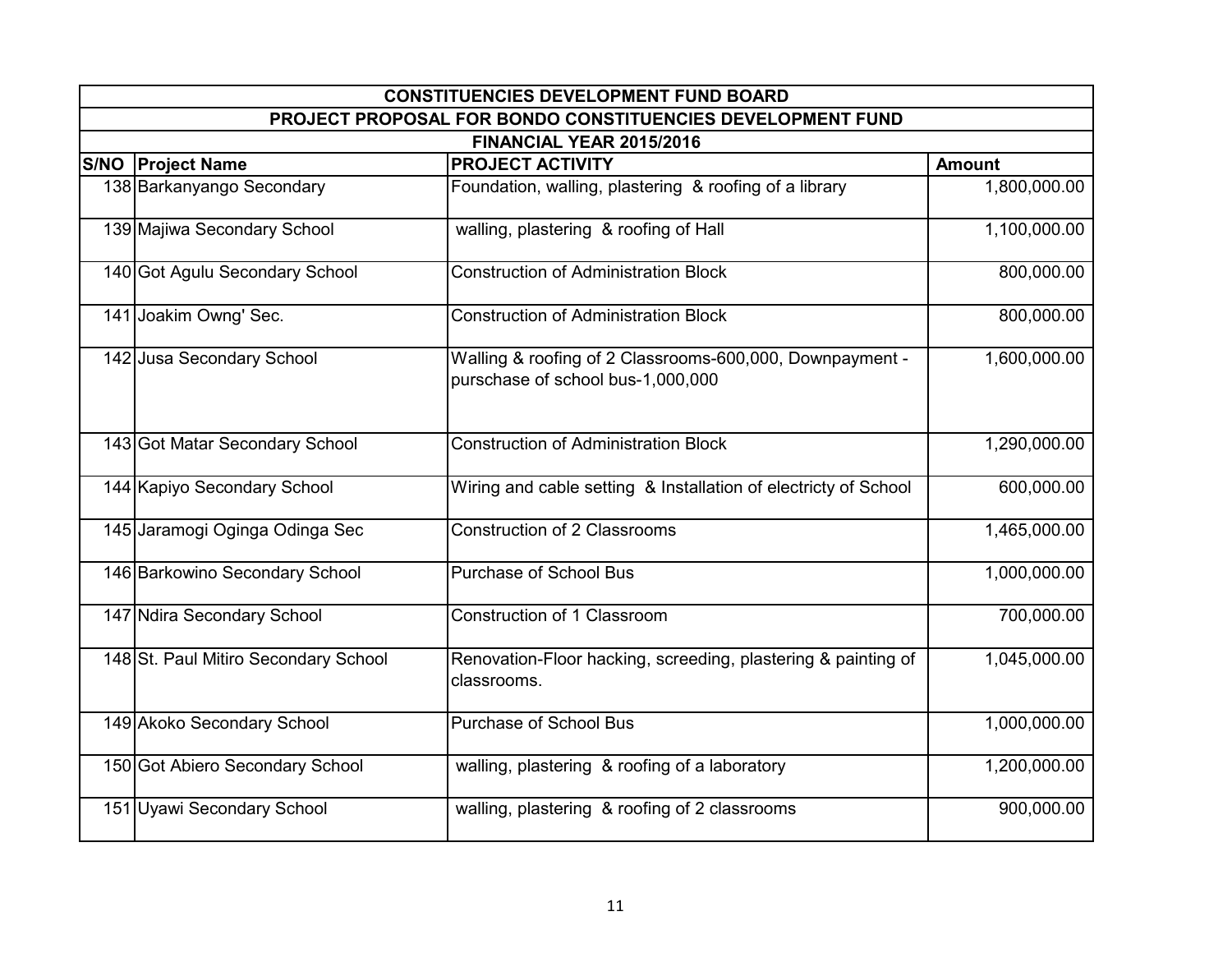| <b>CONSTITUENCIES DEVELOPMENT FUND BOARD</b>               |                                                            |               |  |
|------------------------------------------------------------|------------------------------------------------------------|---------------|--|
|                                                            | PROJECT PROPOSAL FOR BONDO CONSTITUENCIES DEVELOPMENT FUND |               |  |
|                                                            | FINANCIAL YEAR 2015/2016                                   |               |  |
| <b>S/NO Project Name</b>                                   | <b>PROJECT ACTIVITY</b>                                    | <b>Amount</b> |  |
| 152 Agwara Secondary School                                | Construction of 1 Classroom                                | 800,000.00    |  |
| 153 Bondo Township Secondary School                        | <b>Construction of Administration Block</b>                | 1,500,000.00  |  |
| 154 Nyawita Secondary School                               | <b>Construction of 1 Classroom</b>                         | 790,000.00    |  |
| 155 Mago Secondary School                                  | Construction of 2 Classroom                                | 1,200,000.00  |  |
| 156 Kipasi Secondary School                                | <b>Construction of 1 Classroom</b>                         | 800,000.00    |  |
| 157 Usire Secondary School                                 | walling, plastering & roofing of Administration block      | 800,000.00    |  |
| 158 Nyabenge Secondary School                              | Conststruction of 1 classroom                              | 760,000.00    |  |
| 159 Kamnara Secondary School                               | Construction of 1 Classroom                                | 800,000.00    |  |
| 160 Kanyibok Secondary School                              | Construction of 1 Classroom                                | 800,000.00    |  |
| 161 Orengo Secondary School                                | Construction of 1 Classroom                                | 800,000.00    |  |
| 162 Wambarra Secondary School                              | Construction of 1 Classroom                                | 800,000.00    |  |
| <b>ROADS &amp; BRIDGES</b>                                 |                                                            |               |  |
| 163 Opoda-Ndira-Abom Appr 6 km                             | Opening & light grading                                    | 2,000,000.00  |  |
| 164 Nyawita-Ndira-Abom Appr. 6km                           | <b>Grading &amp; Murruming</b>                             | 1,500,000.00  |  |
| 165 Miwena Dag omolo-Wagusu Appr. 3 km Grading & Murruming |                                                            | 1,000,000.00  |  |